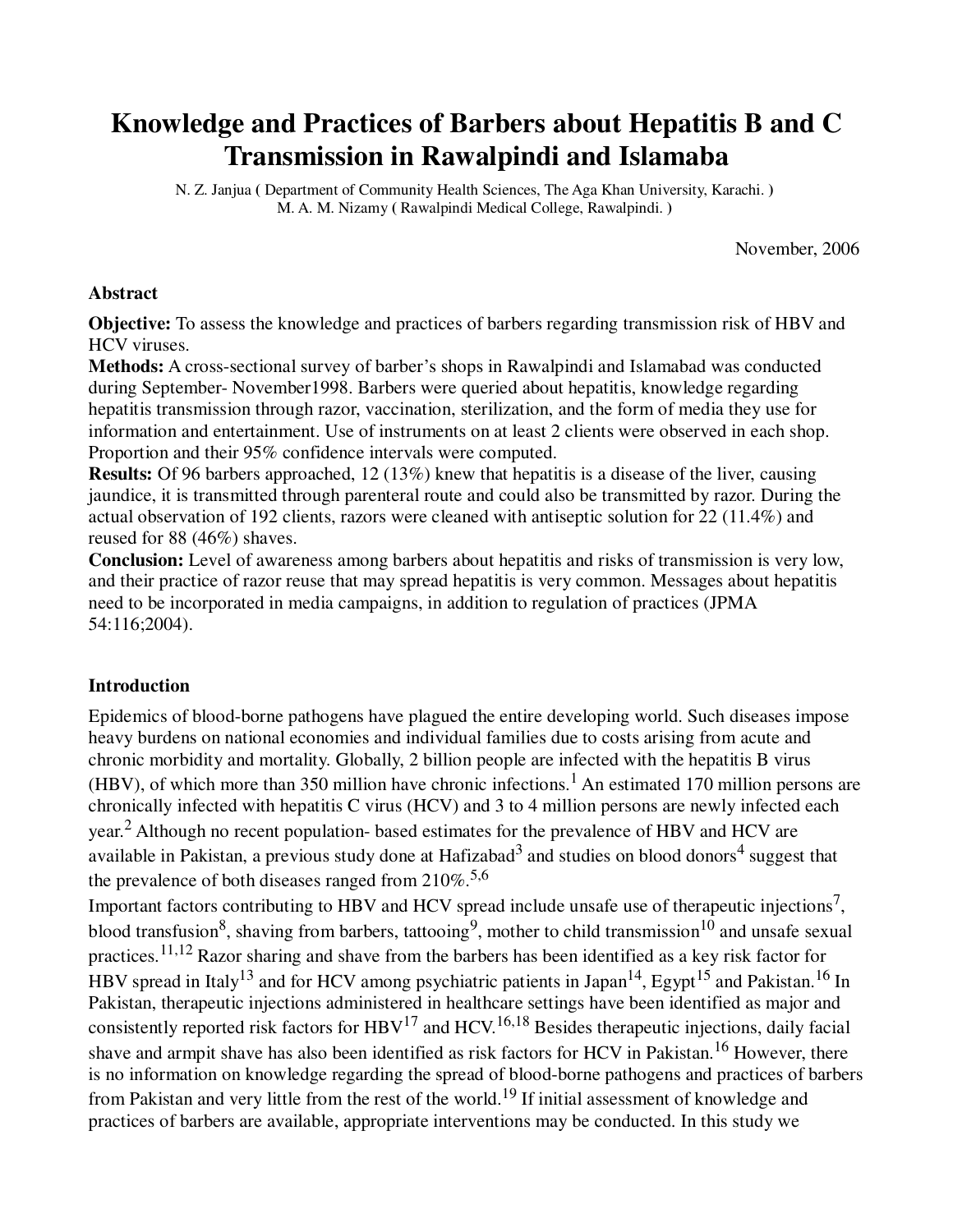assessed the knowledge and practices of barbers from two cities in Pakistan regarding risk of transmission of HBV and HCV.

## **Subjects and Methods**

During September-November 1999 a cross sectional survey of barbers' shops was conducted in Rawalpindi and Islamabad. We divided the twin cities into 20 areas based on markets where barbers' shops were located, and then selected 8 areas on the basis of convenience. These included both low and high socioeconomic areas of Rawalpindi and Islamabad. In the selected areas, all barber shops were visited, barbers were requested for participation, and one senior-most barber was selected for interview from each shop. By this technique we were able to visit 96 barbers' shops in both cities. The purpose of study was explained and informed verbal consent was obtained from the study participants. Barbers were interviewed regarding their knowledge about hepatitis, its mode of transmission, risk of transmission with razor reuse, changing of blade, AIDS and media they use for information and entertainment. We also observed 2-3 clients per shop for assessing instrument use practices. The data was entered and analysed in Epi Info version 6.0 and proportions with their 95% confidence intervals were computed.

### **Results**

All 96 barber shops selected in the area participated in the study. All the 96 senior barbers interviewed, were male and their mean age was  $35 \pm 17$  years. Forty six barbers (48%) were unable to read or write and 81(84%) were Punjabi speaking (Table 1).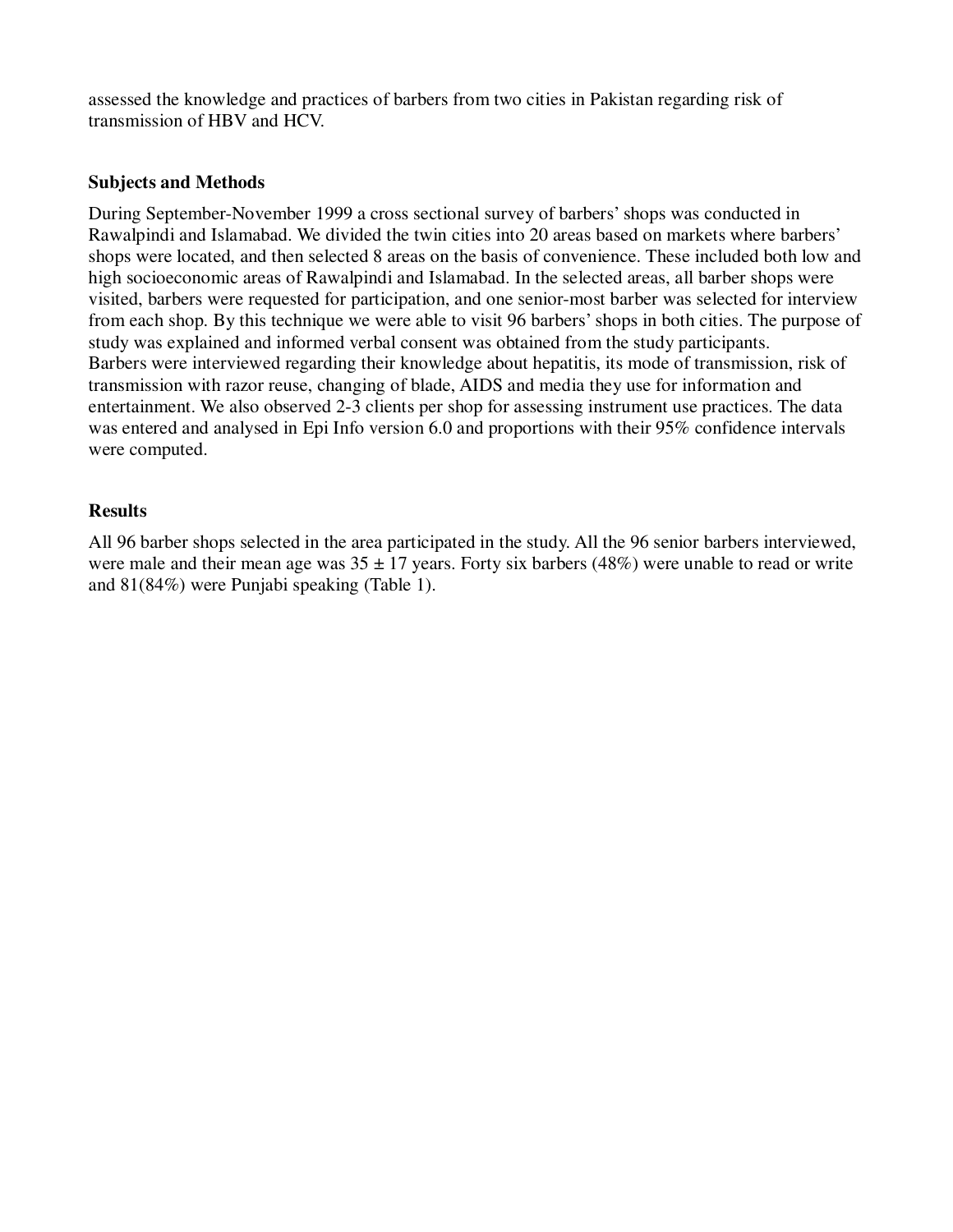| Characteristics           | n                           | $\%$           |  |
|---------------------------|-----------------------------|----------------|--|
| Age (years)               |                             |                |  |
| $15 - 20$                 | 6                           | 6              |  |
| $21 - 30$                 | 27                          | 28             |  |
| P 53<br>$31 - 40$         | 49                          | 51             |  |
| >40                       | 14                          | 15             |  |
| <b>Educational status</b> |                             |                |  |
| Illiterate                | on its<br>46                | 48             |  |
| 1-5 years of schooling    | 0                           | $\theta$       |  |
| 6-9 of schooling          | 40                          | 42             |  |
| Matriculation             | 6                           | 6              |  |
| F.A.                      | 2                           | 2              |  |
| B.A.                      | 2                           | $\overline{c}$ |  |
| Mother tongue             |                             |                |  |
| Punjabi                   | $\sim$ $\sim$ 81 hm and all | 84             |  |
| Urdu                      | 10                          | 10             |  |
| Pushto                    | 5                           | 5              |  |

# Table 1. Sociodemographic characteristics of barbers who participated in this study.

Of 96 barbers, 12 (13%) knew that Hepatitis B and C are diseases of the liver, causing jaundice and the same number 12 (13%) knew about its transmission through the parenteral route. Those who had knowledge about the parenteral route also knew that reuse of razors can transmit HBV and HCV.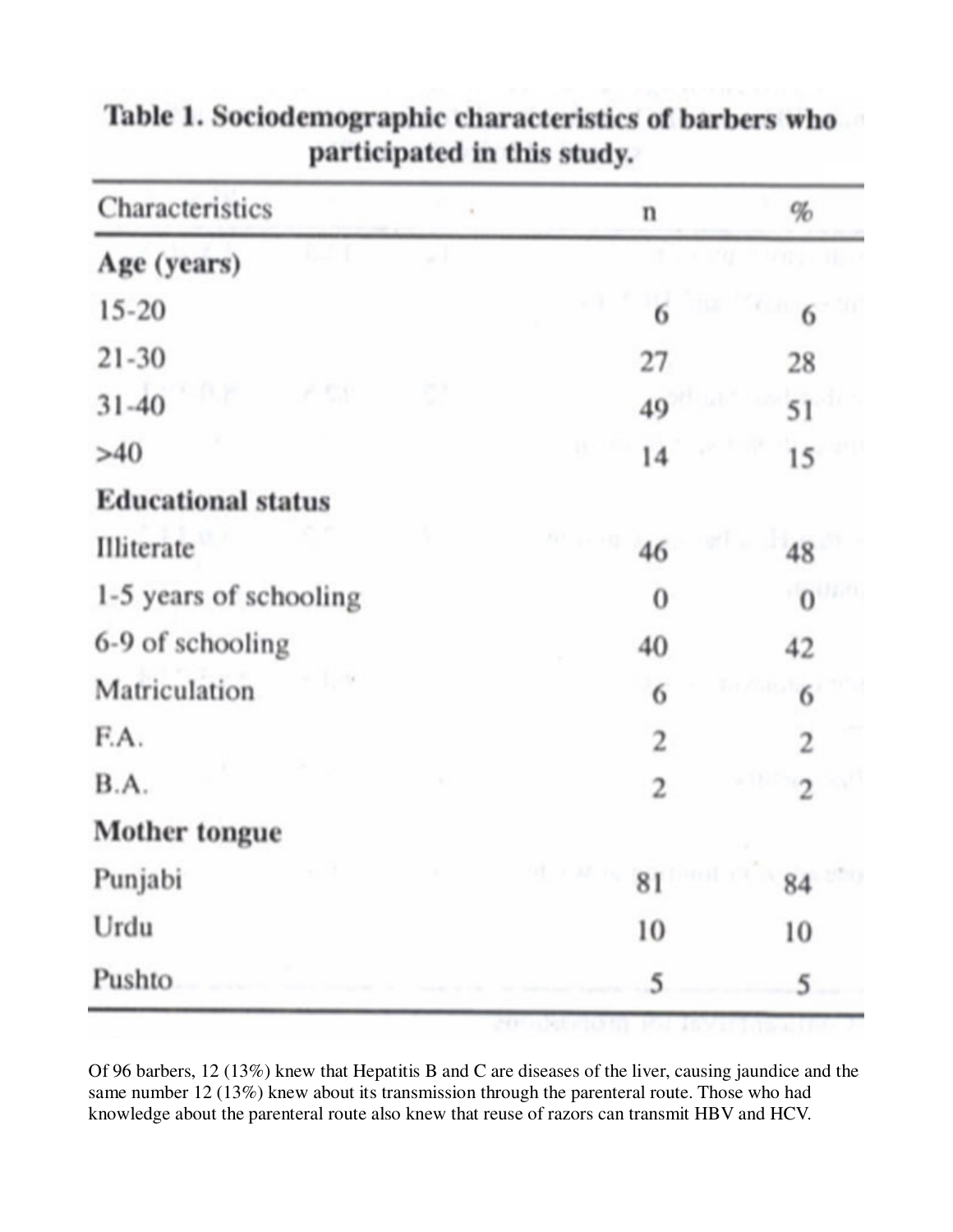However, only 7 (7%) were aware that HBV can be prevented by vaccination. A large proportion of barbers {61 (64%)) claimed that they used new blades for every customer, while only 18 (19%) claimed to sterilize their instruments. All barbers disposed off their used blades in municipal waste bins or open places (Table 2).

| Table 2. Knowledge of barbers from Rawalpindi and Islamabad<br>about HBV and HCV and job-related practices contributing to the | spread of infection $(n=96)$ . |   |        |
|--------------------------------------------------------------------------------------------------------------------------------|--------------------------------|---|--------|
| Items                                                                                                                          | n                              | % | 95% CI |

| Items                                                                                  | n  | $\%$ | 95% CI       |  |
|----------------------------------------------------------------------------------------|----|------|--------------|--|
| Know at least two routes of                                                            | 12 | 12.5 | $7.3 - 20.3$ |  |
| transmission of HBV and $HCV++$<br>Know that hepatitis can be                          | 12 | 12.5 | 8.0-19.1     |  |
| transmissed through reuse of razor<br>Know that HBV can be prevented by<br>vaccination | 7  | 7.2  | $3.6 - 14.2$ |  |
| Change blade for every client                                                          | 61 | 63.5 | 53.5-73.4    |  |
| Sterilize instruments                                                                  | 18 | 18.7 | 12.2-27.2    |  |
| Dispose off blades in municipal waste                                                  | 96 | 100  |              |  |

++Any of two correct modes of transmission

 $CI = Confidence$  interval for proportions

During actual observation of 192 clients, blades were reused in 88 (46%) cases. Twenty two (11.4%) saloons washed their razors by dipping them in a jar of Dettol water after each use (Table 3).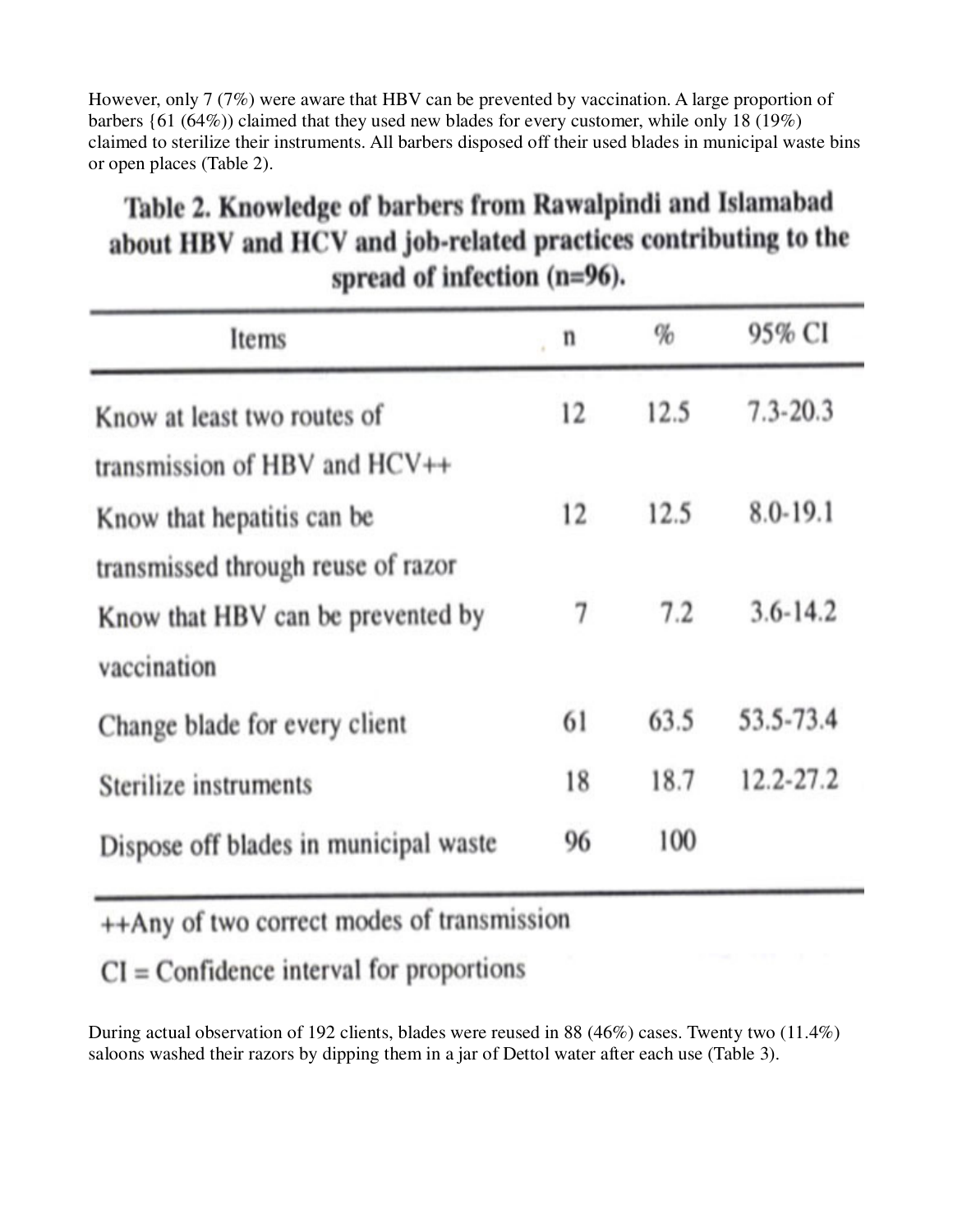| Practices                                                                                                                                                                                                                      | n  | %    | 95% CI        |
|--------------------------------------------------------------------------------------------------------------------------------------------------------------------------------------------------------------------------------|----|------|---------------|
| ani bia algosa nailad<br>Sterilize razor                                                                                                                                                                                       |    | 20   | $0.8 - 5.2$   |
| Wash razor with antiseptic 22                                                                                                                                                                                                  |    | 11.4 | $7.7 - 16.7$  |
| solution after use+ <b>FOR bonder and a stream</b>                                                                                                                                                                             |    |      |               |
| Wash razor with tap water before the state of the state of the state of the state of the state of the state of the state of the state of the state of the state of the state of the state of the state of the state of the sta |    |      |               |
| use on the next client and the 1990 and 1990 and 1990 and 1990 and 1990 and 1990 and 1990 and 1990 and 1990 and 1990 and 1990 and 1990 and 1990 and 1990 and 1990 and 1990 and 1990 and 1990 and 1990 and 1990 and 1990 and 19 |    | 13.5 | $9.4 - 19.1$  |
| Clean razor with cloth                                                                                                                                                                                                         | 20 | 10.4 | $6.8 - 15.5$  |
| mas blast no sto 32<br>Razor not cleaned                                                                                                                                                                                       |    | 16.6 | $12.1 - 22.5$ |
| Use of same blade on multiple clients                                                                                                                                                                                          | 88 | 45.8 | $38.9 - 52.8$ |

Table 3. Observed practices of barbers who participated in this study. A total of 192 shaves were observed.

 $CI = Confidence$  interval for proportion

+ Antiseptic solution used was dettol mixed with water

Eighty six (90%) of the participants had heard the word AIDS before and termed it a fatal disease and 64 (67%) knew about its modes of transmission. Barbers were also asked about the media they usually used for information and entertainment. Seventy two (75%) watched television and 40 (42%) read newspapers (Figure).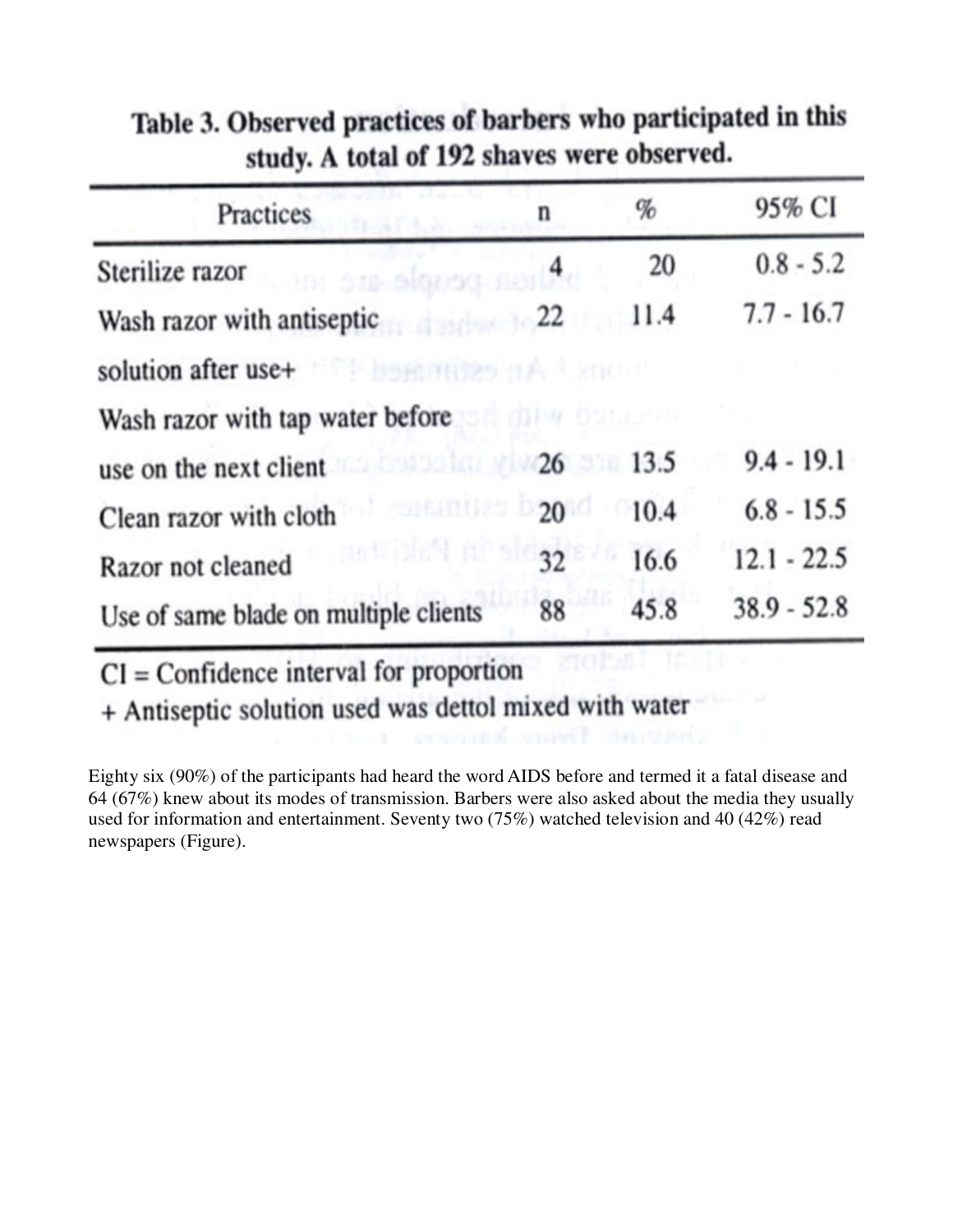

Figure.

#### **Discussion**

The present study was conducted to assess the knowledge of barbers about hepatitis B and C. Their knowledge about hepatitis, modes of its transmission and risk factors, especially reuse of razors, was very low. Most interviewees knew about AIDS. Approximately, half of the barbers interviewed reused blades on multiple clients without sterilization. Such practices of barbers are enhancing the risk of transmission of pathogens from one person to another person.14,16 Similar practices of blade reuse have also been reported from a survey of barbers in India.19 Micro trauma caused during a shave can contaminate the razor, and reuse of such a razor may result in transmission of the viruses. The probability of transmission increases with the frequency of reuse. The dynamics of blood borne pathogen transmission can be considered similar to that of therapeutic injections. However, the dose of exposure in therapeutic injections may be high but the frequency of the exposure is low, while in the case of daily shaving the frequency of exposure is very high. Besides reuse of razors, the common practice of throwing razors openly in municipal waste baskets poses a major risk to sweepers and garbage handlers. As in Pakistan and other developing countries, the culture of searching waste dumps for 'valuable things' and metals is very common among waste scavengers, who may be children. They are also at risk of acquiring infections.

The level of knowledge about human immunodeficiency virus (HIV)/AIDS and its mode of transmission was found to be quite consistent with the earlier reports of knowledge about HIV/AIDS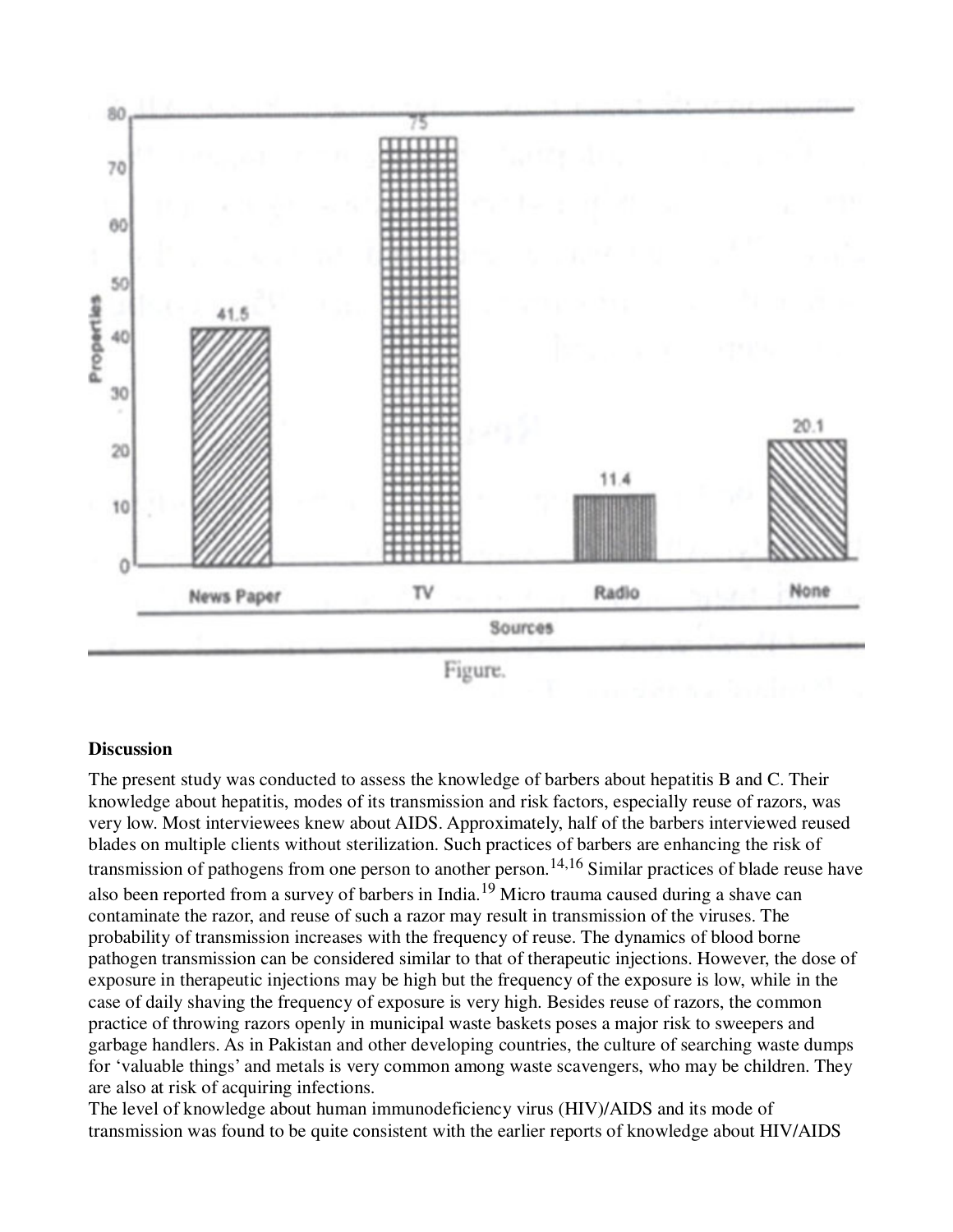among general population in Lahore.<sup>20</sup> Another study among secondary school students in Islamabad reported that 95% of boys and 100% of girls knew about AIDS and their source of information was national television.<sup>21</sup> The awareness campaigns on national media have a strong impact on the knowledge about AIDS in the general Pakistani population. However, there have been no such campaigns about HBV and HCV until recently, and knowledge about FIBV, HCV is very poor. Knowledge about a problem is typically the first step towards risk reduction and improvement in the quality of life. We believe that national campaigns for HBV and HCV, similar to the AIDS campaign, can successfully increase awareness among the general population. Moreover, our result showed that 80% of the barbers watched television for information or entertainment purposes.

Although barbers had some knowledge about AIDS this had not resulted in any risk reduction practices. This could be because barbers perceived AIDS to be an uncommon disease in our country. Specific information on the risk of HBV and HCV transmission can therefore have more of an impact on the practices. In order for health education to be effectively translated into positive changes in behavior, the contribution of other factors that enable and reinforce the change is critical.<sup>22</sup> Such factors include strict government legislation for use of a new blade for every client and an environment conducive to change in practices.

Although this study did not evaluate the practices of circumcision, incision and drainage of abscesses by barbers, it is known to be a common practice especially in rural areas of Pakistan. The reuse of instruments without proper sterilization can lead to transmission of HBV and HCV and this needs to be explored.

The study was conducted in Rawalpindi and Islamabad, where the literacy rate<sup>23</sup> is higher than in rural areas and small towns. Any comprehensive strategy for reducing HBV/HCV transmission must consider this important mode of transmission. The campaign can be focused on two groups, a high risk group (e.g. barbers) and the general population. Barbers' practices can have a more direct impact on risk reduction. If they can be sensitized to the gravity of problem, they may be able to accept the change in their behaviors and practices. This strategy has a high probability of success, as the change of blade costs only Rs.2.00 (IUS  $\$ =$  Rs.60), and this can be incorporated in the client service charges. The general population, or barbers' clients, can be targeted through mass media campaign that can push for change in practices of barbers. There is immediate need to incorporate the message about the risk associated with harmful practices in media campaign for AIDS and to initiate a similar campaign for hepatitis.

The sample size of this study was small and it was a sample of convenience which may result in selection bias. We have not covered some important factors such as circumcision, incision and drainage practices of barbers and appropriate interventions. These factors are very important for planning a successful campaign to prevent the transmission of these diseases. A large-scale well-planned study is needed to assess the effects of the many variables that affect HBV and HCV transmission. Level of awareness among barbers about hepatitis and associated risks of transmission is very low and their practice of razor reuse on multiple clients can promote the spread of hepatitis in Rawalpindi and Islamabad. Policy makers need to give immediate attention to this mode of transmission of blood borne pathogens. Messages about hepatitis spread by razor transmission need to be incorporated in media campaigns and interventions for health education and regulation of barbers' practices need to be p! anned.

An in-depth analysis of behaviours and determinants of practices can have a more profound effect on designing specific interventions for barbers.

# **References**

1. World Health Organization. Hepatitis B. Fact Sheet WHO/204. Geneva: WHO 2000.